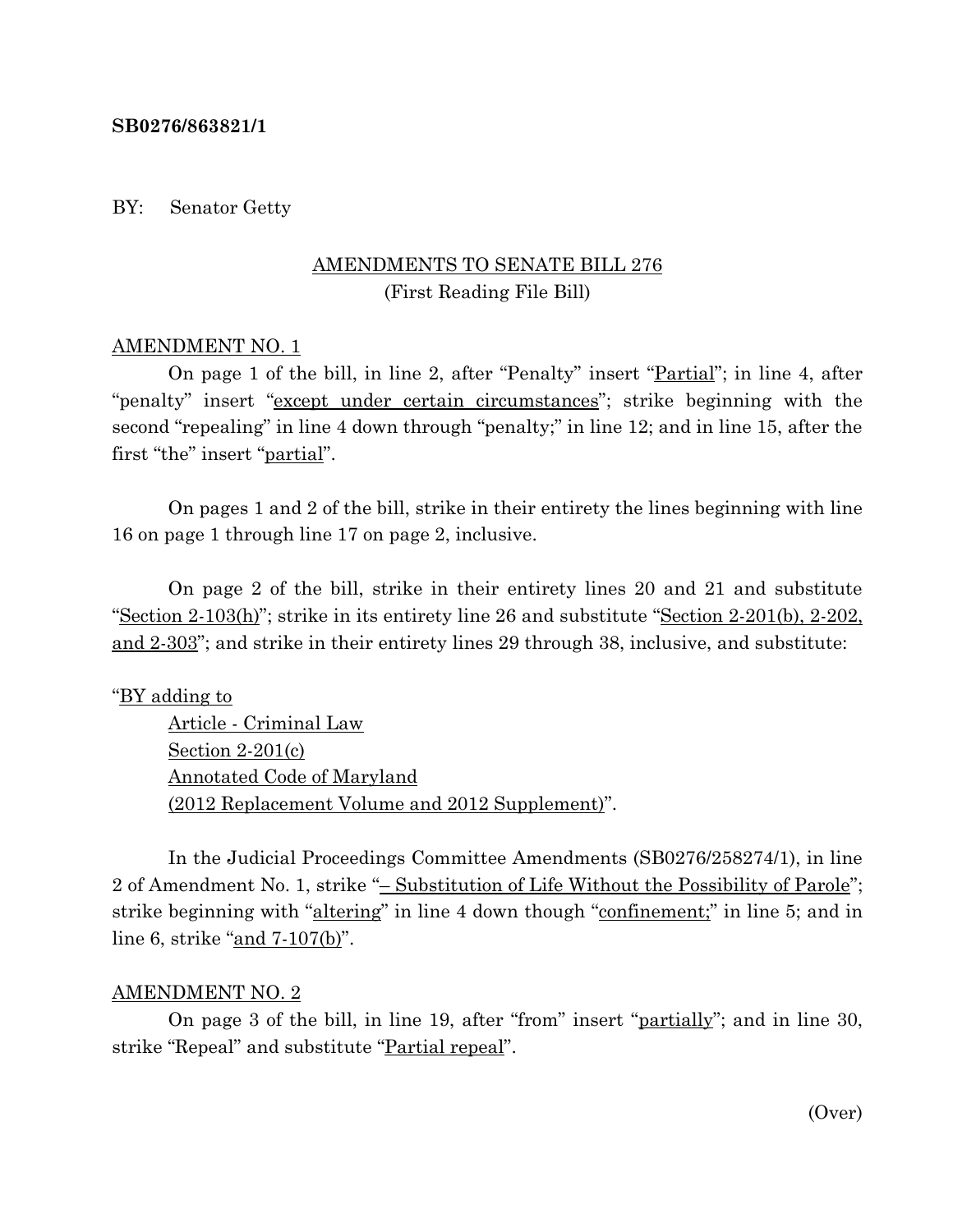# **SB0276/863821/1 GETTY Amendments to SB 276 Page 2 of 4**

On pages 3 and 4 of the bill, strike in their entirety the lines beginning with line 32 on page 3 through line 2 on page 4, inclusive.

On page 4 of the bill, in line 3, strike "3." and substitute "1."; and in the same line, strike "AND BE IT FURTHER ENACTED" and substitute "BE IT ENACTED BY THE GENERAL ASSEMBLY OF MARYLAND".

On pages 4 through 10 of the bill, strike in their entirety the lines beginning with line 5 on page 4 through line 14 on page 10, inclusive.

In the Judicial Proceedings Committee Amendments, in lines 2 and 3 of Amendment No. 2, strike "**CHANGE A SENTENCE OF DEATH INTO A SENTENCE OF LIFE WITHOUT THE POSSIBILITY OF PAROLE**".

On page 11 of the bill, in line 10, strike "A" and substitute "**SUBJECT TO SUBSECTION (C) OF THIS SECTION, A**"; after line 18, insert:

# "**(C) A PERSON WHO COMMITS A MURDER IN THE FIRST DEGREE ON THE ON THE PROPERTY OF A PRIVATE OR PUBLIC SCHOOL, EDUCATIONAL INSTITUTION, OR CHILD CARE FACILITY MAY BE SENTENCED TO DEATH IN COMPLIANCE WITH § 2-202 OF THIS SUBTITLE AND SUBTITLE 3 OF THIS TITLE.**";

in line 19, strike the bracket; in line 20, after "degree" insert "**UNDER § 2-201(C) OF THIS SUBTITLE**"; strike beginning with the colon in line 23 down through "(i)" in line 24; in line 24, strike "and"; strike in their entirety lines 25 and 26; and strike beginning with "with" in line 27 down through "title," in line 28.

On page 12 of the bill, in line 1, strike "with respect to  $\S 2-303(g)(1)(i)$  of this title,".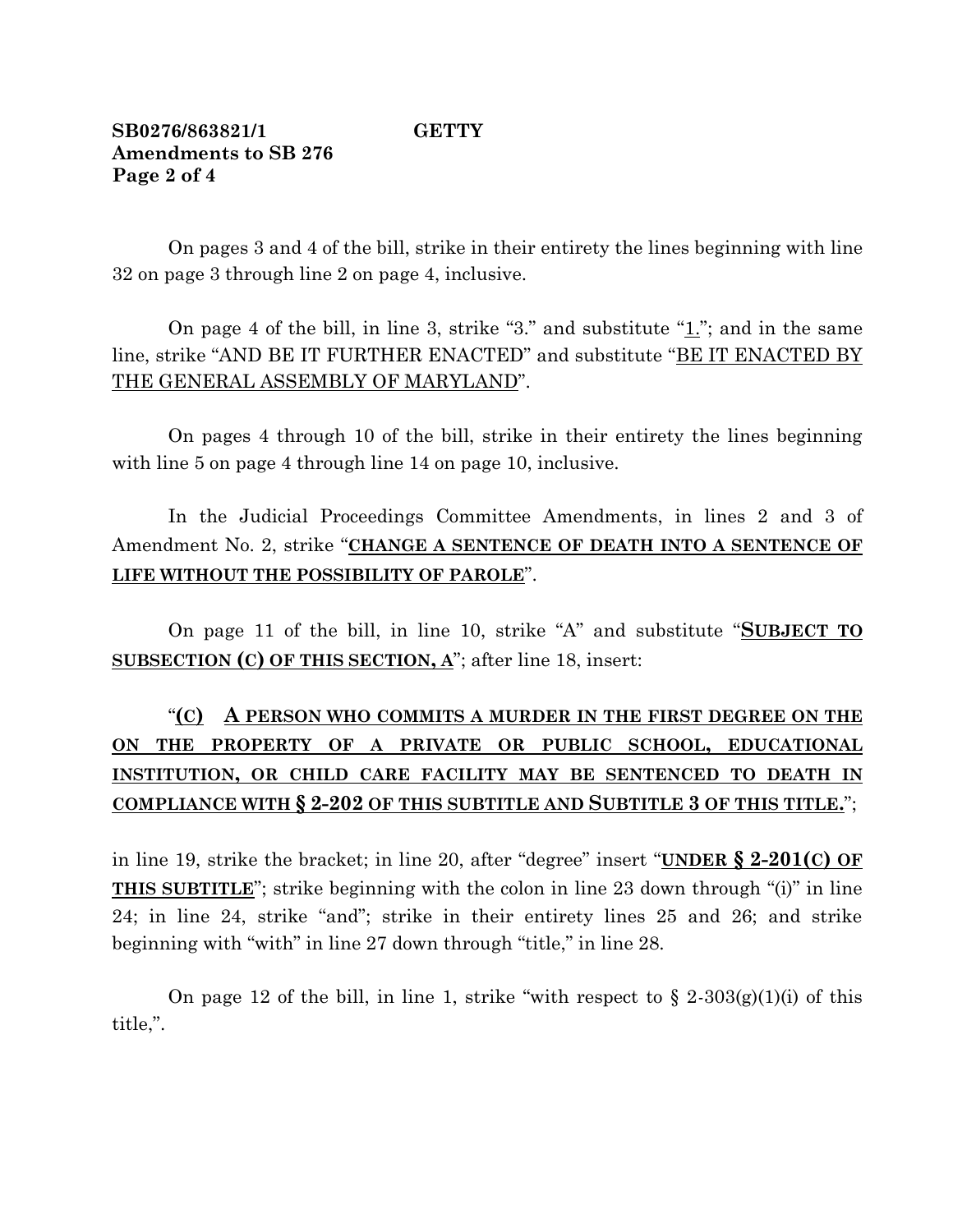## **SB0276/863821/1 GETTY Amendments to SB 276 Page 3 of 4**

On page 13 of the bill, in lines 4 and 14, in each instance, strike the bracket; and strike in their entirety lines 5 through 13, inclusive.

On page 15 of the bill, strike in their entirety lines 10 through 13, inclusive; and in lines 14, 17, and 19, strike "(iii)", "(iv)", and "(v)", respectively, and substitute "**(II)**", "**(III)**", and "**(IV)**", respectively.

On pages 16 and 17 of the bill, strike in their entirety the lines beginning with line 8 on page 16 through line 5 on page 17, inclusive.

On page 16 of the bill, strike beginning with "any" in line 6 down through "exists" in line 7 and substitute "**A DETERMINATION HAS BEEN MADE**"; in line 7, strike the colon and substitute "**THAT THE DEFENDANT COMMITTED THE MURDER ON THE PROPERTY OF A PRIVATE OR PUBLIC SCHOOL, EDUCATIONAL INSTITUTION, OR CHILD CARE FACILITY.**".

On page 17 of the bill, in line 6, strike "one or more of"; and in line 7, strike "circumstances exist" and substitute "**CIRCUMSTANCE EXISTS**".

On page 18 of the bill, strike beginning with "one" in line 1 down through "circumstances" in line 2 and substitute "**THE CIRCUMSTANCE**"; in lines 30, 31, and 32, in each instance, strike "circumstances" and substitute "**CIRCUMSTANCE**"; and in line 31, strike "outweigh" and substitute "**OUTWEIGHS**".

On page 19 of the bill, in lines 1 and 12, in each instance, strike "outweigh" and substitute "**OUTWEIGHS**"; in lines 3 and 15, in each instance, strike "do" and substitute "**DOES**"; in line 9, strike "each" and substitute "**THE**"; in line 11, strike "any" and substitute "**THE**"; and in lines 11 and 14, in each instance, strike "circumstances" and substitute "**CIRCUMSTANCE**".

On page 20 of the bill, in line 14, strike the bracket.